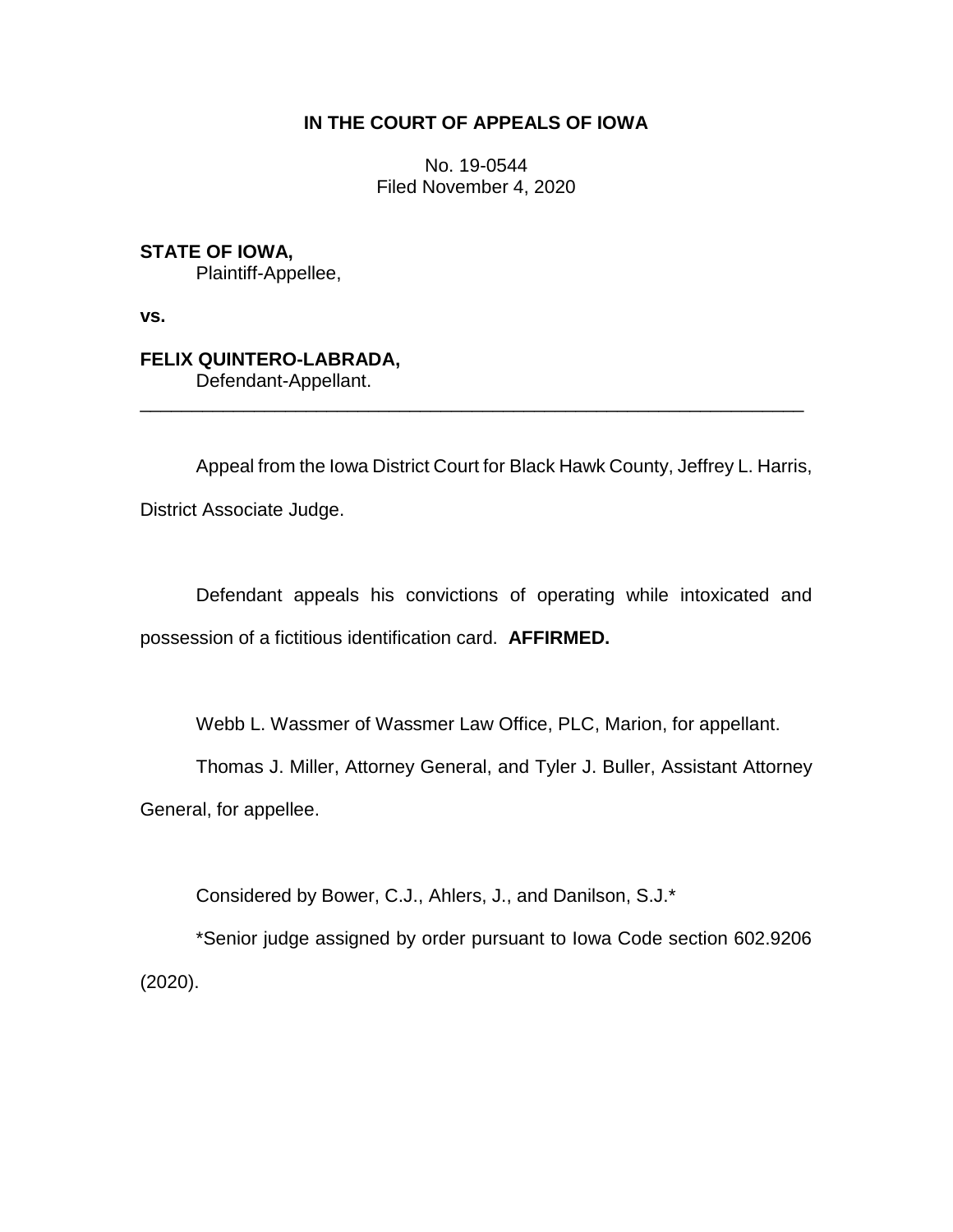#### **DANILSON, Senior Judge.**

Felix Quintero-Labrada appeals his convictions of operating while intoxicated (OWI) and possession of a fictitious identification card. We conclude the district court properly denied Quintero-Labrada's motion to suppress evidence of field sobriety tests. As there was neither custody nor interrogation of Quintero-Labrada, we conclude a *Miranda* warning was not required at the time he performed the field sobriety tests. He has not shown he received ineffective assistance of counsel. Quintero-Labrada's convictions are supported by substantial evidence in the record. We affirm Quintero-Labrada's convictions.

### **I. Background Facts & Proceedings**

At about 3:00 a.m. on October 31, 2018, Officer Nick Weber of the Waterloo Police Department was on patrol when he "observed a vehicle severely swerving over the dotted yellow line. The vehicle also stopped at a green light." Officer Weber stopped the vehicle, which was driven by Quintero-Labrada. Quintero-Labrada had bloodshot, watery eyes and an odor of alcoholic beverages. He stated "he had a little bit" to drink. He had slurred speech. When he exited his vehicle, he exhibited an unsteady balance.

Quintero-Labrada's first language is Spanish. Officer Weber stated it was obvious English was not Quintero-Labrada's first language. The officer described in English the field sobriety tests he wanted the defendant to perform. Officer Weber testified Quintero-Labrada seemed to be able to follow basic instructions in English. At the completion of the tests, Officer Weber arrested Quintero-Labrada.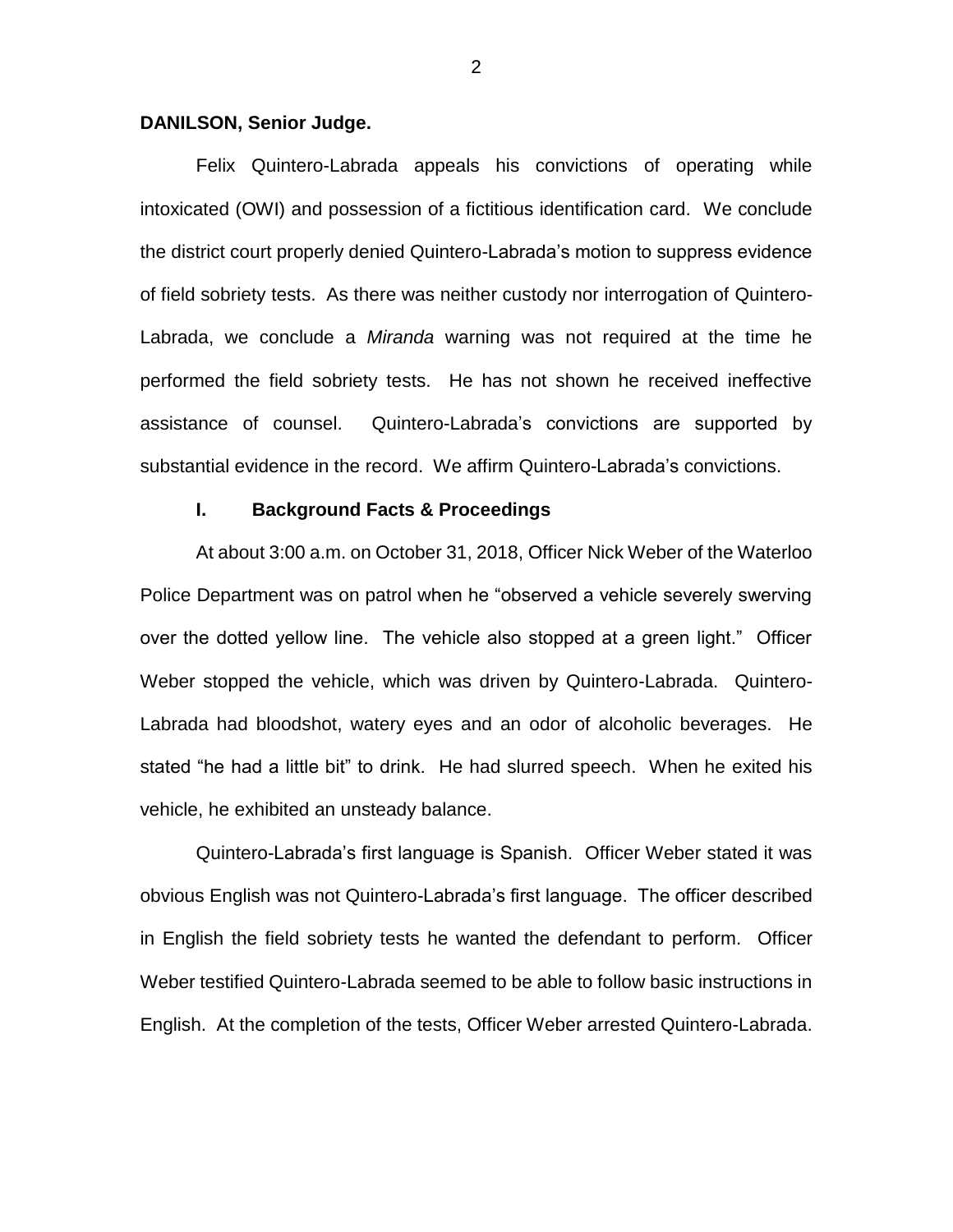A police report states:

The defendant's finger prints were sent to the FBI for positive identification. The defendant did possess an Illinois non-driver ID with an incorrect birth date. Officers also attempted to run the [operator license number] on the Illinois ID but the number would not return through Illinois. The defendant is being charged with possession of a fictitious identification.

Quintero-Labrada was charged with OWI, in violation of Iowa Code section 321J.2(1) and (2)(a) (2018), and possession of a fictitious license, identification card, or form, in violation of section 321.216A(3).

Quintero-Labrada filed a motion to suppress. The State agreed the result of Quintero-Labrada's breath test should be suppressed based on *State v. Garcia*, 756 N.W.2d 216, 222 (Iowa 2008). Also, the results of a preliminary breath test were not admissible under section 321J.5. After a hearing, the district court denied Quintero-Labrada's request to suppress evidence of the field sobriety tests or his statements to officers.

Quintero-Labrada waived his right to a jury trial and agreed to a bench trial based on the minutes of evidence. The court considered the minutes filed on November 7 but not additional minutes filed on November 21, as the later minutes were not approved by a judicial officer. The court took note of two police reports and an incident report, finding they "present compelling matters surrounding the charged offenses in this matter." The court stated, "The various reports and documents filed with the [m]inutes of [t]estimony, as presented, support defendant's conviction on the charged offenses." The court found Quintero-Labrada guilty of OWI and possession of a fictitious license, identification card, or form. Quintero-Labrada appeals.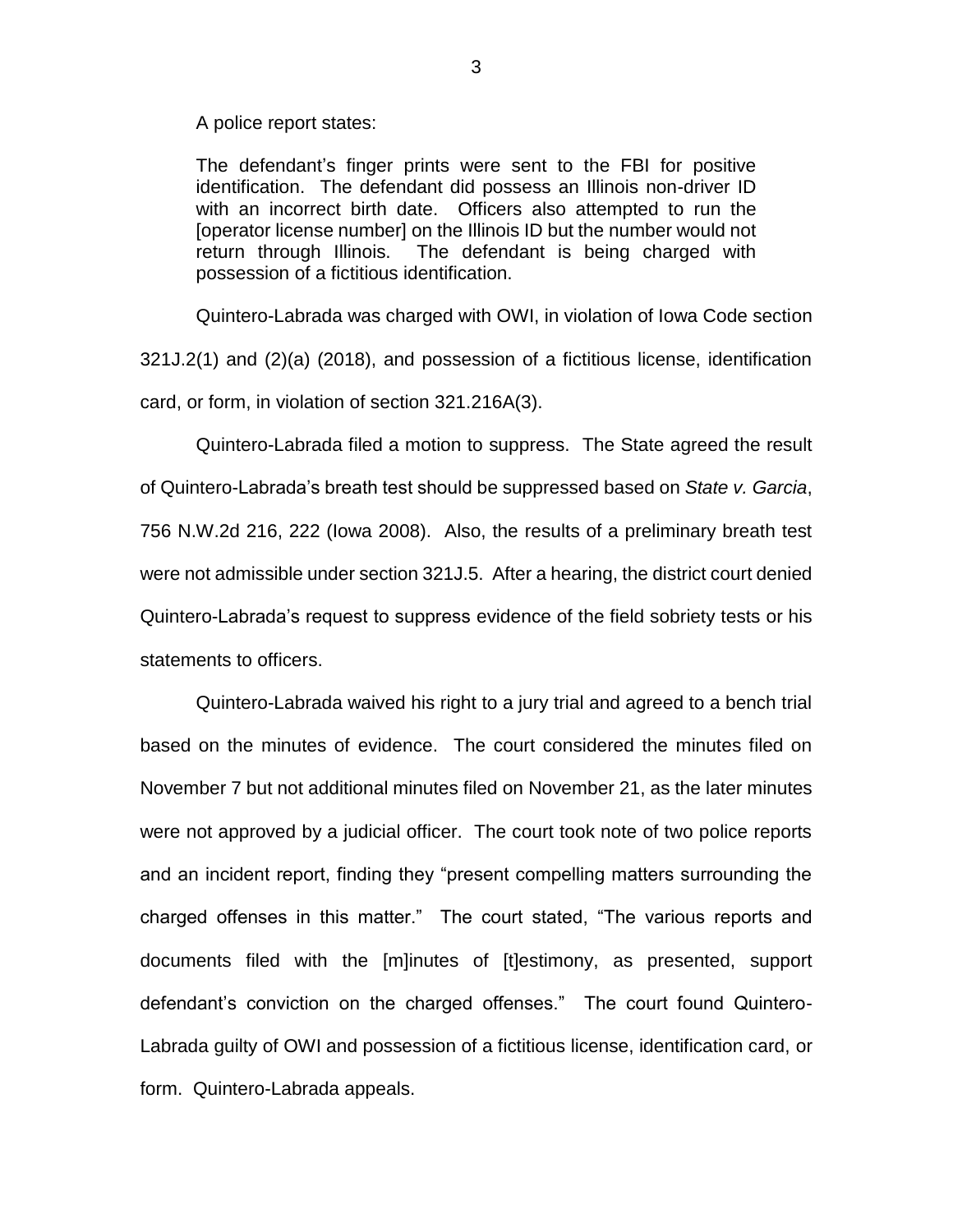## **II. Motion to Suppress**

Quintero-Labrada contends the district court should have suppressed the evidence of his field sobriety tests and his statements to officers. "When a defendant challenges a district court's denial of a motion to suppress based upon the deprivation of a state or federal constitutional right, our standard of review is de novo." *State v. Storm*, 898 N.W.2d 140, 144 (Iowa 2017) (citation omitted). After looking at the entire record, we "make 'an independent evaluation of the totality of the circumstances.'" *Id.* (citation omitted). "We give deference to the district court's fact findings due to its opportunity to assess the credibility of the witnesses, but we are not bound by those findings." *Id.* (quoting *State v. Brown*, 890 N.W.2d 315, 321 (Iowa 2017)).

**A.** Quintero-Labrada claims the officer did not adequately communicate the instructions for the field sobriety tests to him. He relies on *Garcia*, which provides:

We adopt a reasonableness standard, which requires a law enforcement officer who has asked a person suspected of driving under the influence of alcohol to submit to chemical testing, under the circumstances facing the officer at the time of the arrest, to utilize those methods which are reasonable and would reasonably convey Iowa's implied consent warnings.

756 N.W.2d at 223. The court also stated, "Although making an interpreter available when possible is desirable, finding an interpreter is not absolutely necessary and should not 'interfere with the evidence-gathering purposes of the implied consent statute.'" *Id.* at 222 (citation omitted).

The rule in *Garcia* applies to an officer's communication concerning the implied consent advisory. *See State v. Lukins*, 846 N.W.2d 902, 908 (Iowa 2014)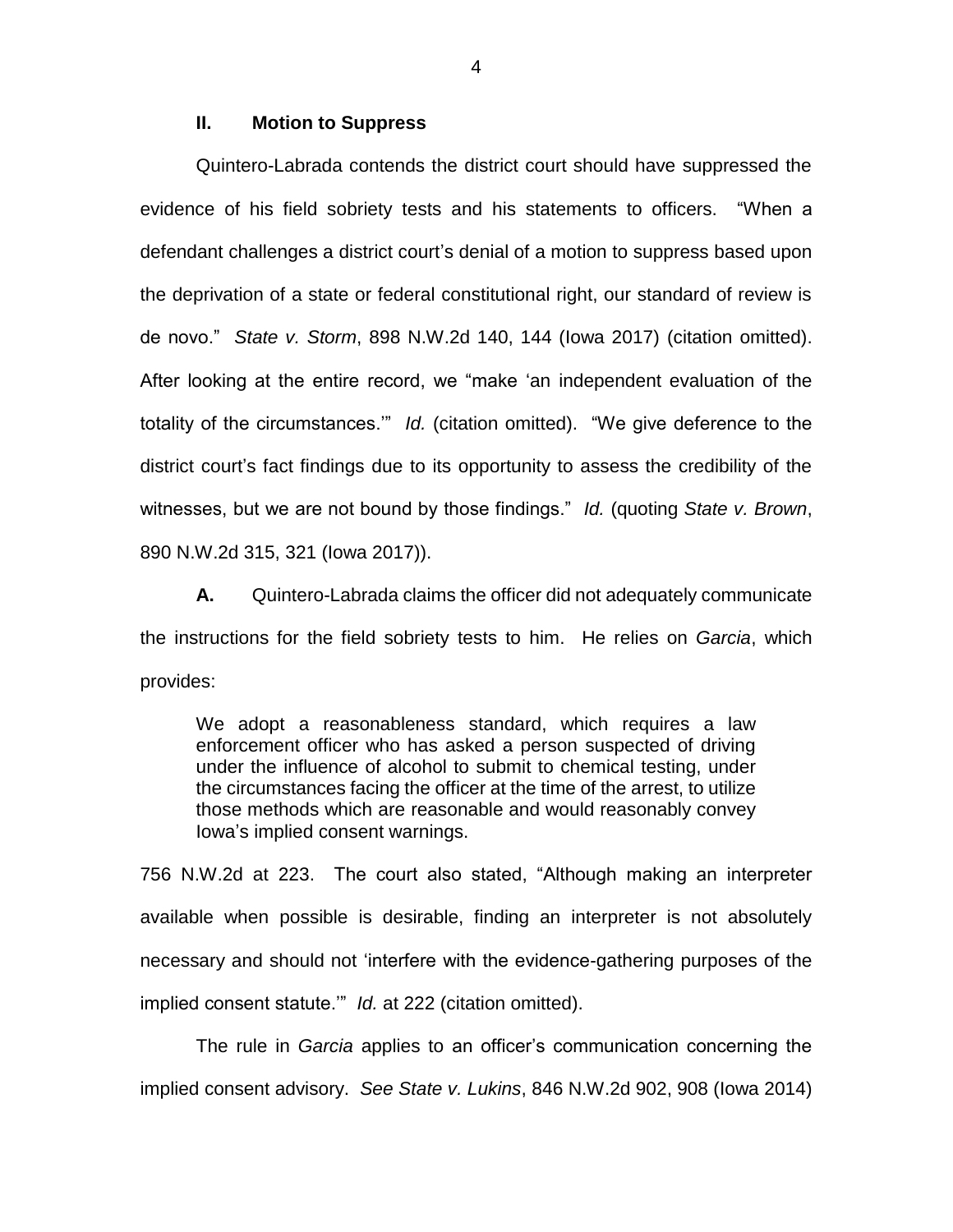(stating *Garcia* held that "[a] peace officer need only use reasonable methods, under the circumstances, to convey to a drunk-driving suspect the implied consent warnings"); *State v. Fischer*, 785 N.W.2d 697, 701 (Iowa 2010) (noting the court "adopted a reasonableness standard for the methods to be used by law enforcement officers to convey the advisory"). Quintero-Labrada has not cited to any cases where the rule in *Garcia* was applied to field sobriety tests.

In a case where a defendant claimed "field sobriety tests were not admissible because they were improperly administered," "we conclude[d] that any inconsistencies in administering the field sobriety tests affect the weight to be accorded to the results, rather than their admissibility." *State v. Sitzmann*, No. 04-1212, 2005 WL 2477991, at \*3 (Iowa Ct. App. Dec. 21, 2005) (citing *State v. Murphy*, 451 N.W.2d 154, 157 (Iowa 1990)). "Courts have broad discretion in determining the admissibility of evidence regarding field sobriety tests." *Id.* (citing *State v. Edman*, 452 N.W.2d 169, 170 (Iowa 1990)).

We conclude the district court properly denied Quintero-Labrada's motion to suppress evidence of the field sobriety tests.

**B.** Quintero-Labrada also claims he was in custody and should have been informed of his *Miranda* rights before the field sobriety tests were administered. In *Miranda v. Arizona*, 384 U.S. 436, 478–79 (1966), the United States Supreme Court held that before a person who is in custody may be interrogated, the person must be advised of certain constitutional rights. The Court determined a person was not in custody when "a single police officer asked respondent a modest number of questions and requested him to perform a simple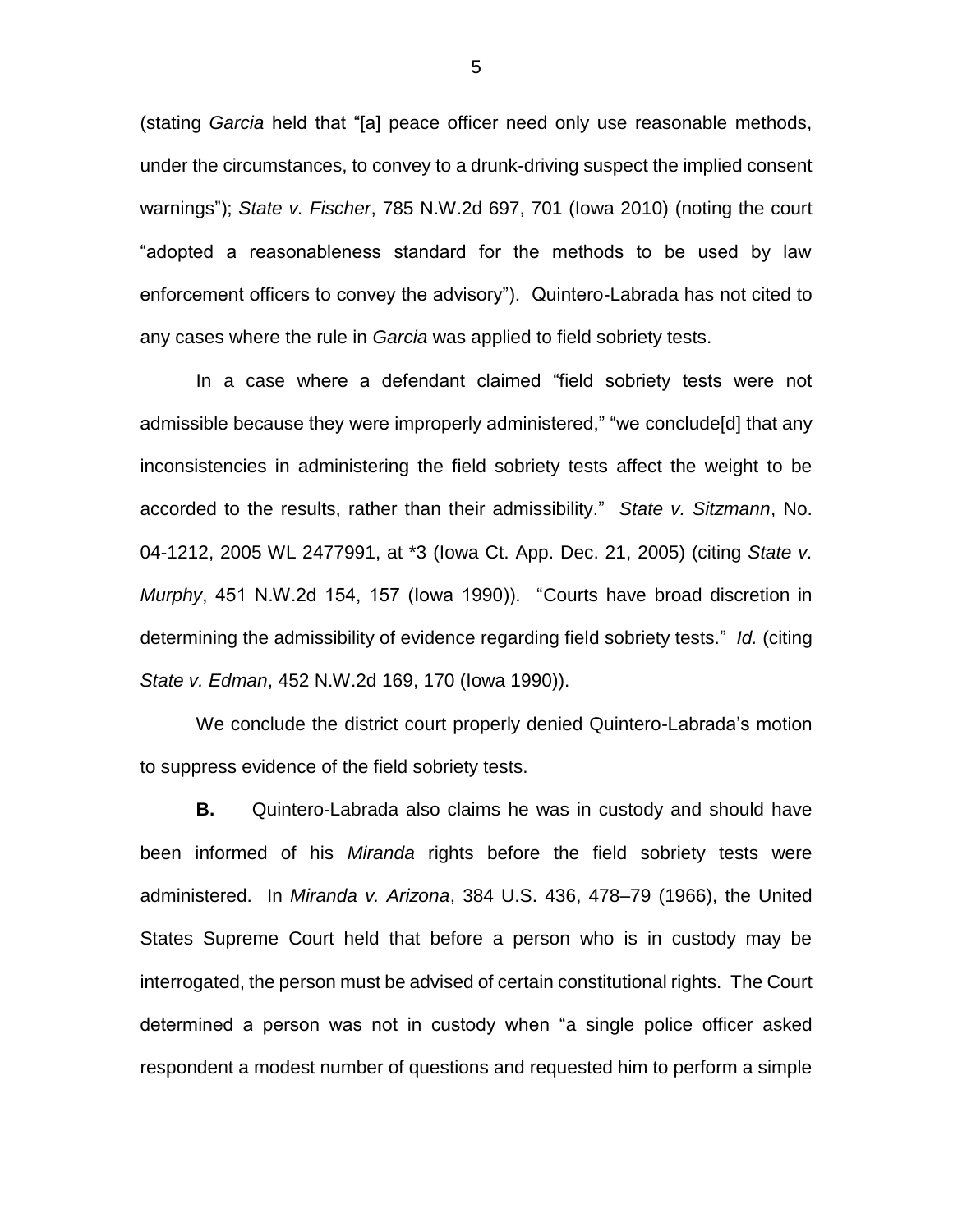balancing test at a location visible to passing motorists." *Berkemer v. McCarty*, 468 U.S. 420, 442 (1984).

Our supreme court found a person was not in custody when asked to perform field sobriety tests, allowing the admission of the results of the field sobriety tests into evidence. *In re S.C.S.*, 454 N.W.2d 810, 814 (Iowa 1990). In addition, we have stated an officer is not required to inform a person of their *Miranda* rights prior to requesting the performance of field sobriety tests because the situation did not involve interrogation. *State v. Schultz*, No. 03-1163, 2004 WL 1854158, at \*3 (Iowa Ct. App. July 14, 2004). As there was neither custody nor interrogation of defendant, we conclude a *Miranda* warning was not required. *See State v. Countryman*, 572 N.W.2d 553, 557 (Iowa 1997) ("*Miranda* warnings are not required unless there is both custody and interrogation."). We affirm the district court's denial of the motion to suppress on this ground.

## **III. Ineffective Assistance**

 $\overline{a}$ 

The minutes of evidence contain a statement that Quintero-Labrada was given a chemical breath test showing he had a blood alcohol level of .151. The police reports also state he was given a preliminary breath test that indicated a blood alcohol level greater than .08. The State conceded the results of the preliminary breath test and the chemical breath test were not admissible. *See* Iowa Code § 321J.5; *Garcia*, 756 N.W.2d at 222. Quintero-Labrada claims he received ineffective assistance**<sup>1</sup>** because defense counsel did not object to this

<sup>&</sup>lt;sup>1</sup> "The lowa Code no longer permits claims of ineffective assistance of counsel to be decided on direct appeal, *see* 2019 Iowa Acts ch. 140, § 31 (to be codified at Iowa Code § 814.7 (2020))," however that "provision 'do[es] not apply to a direct appeal from a judgment and sentence entered before July 1, 2019.'" *State v.*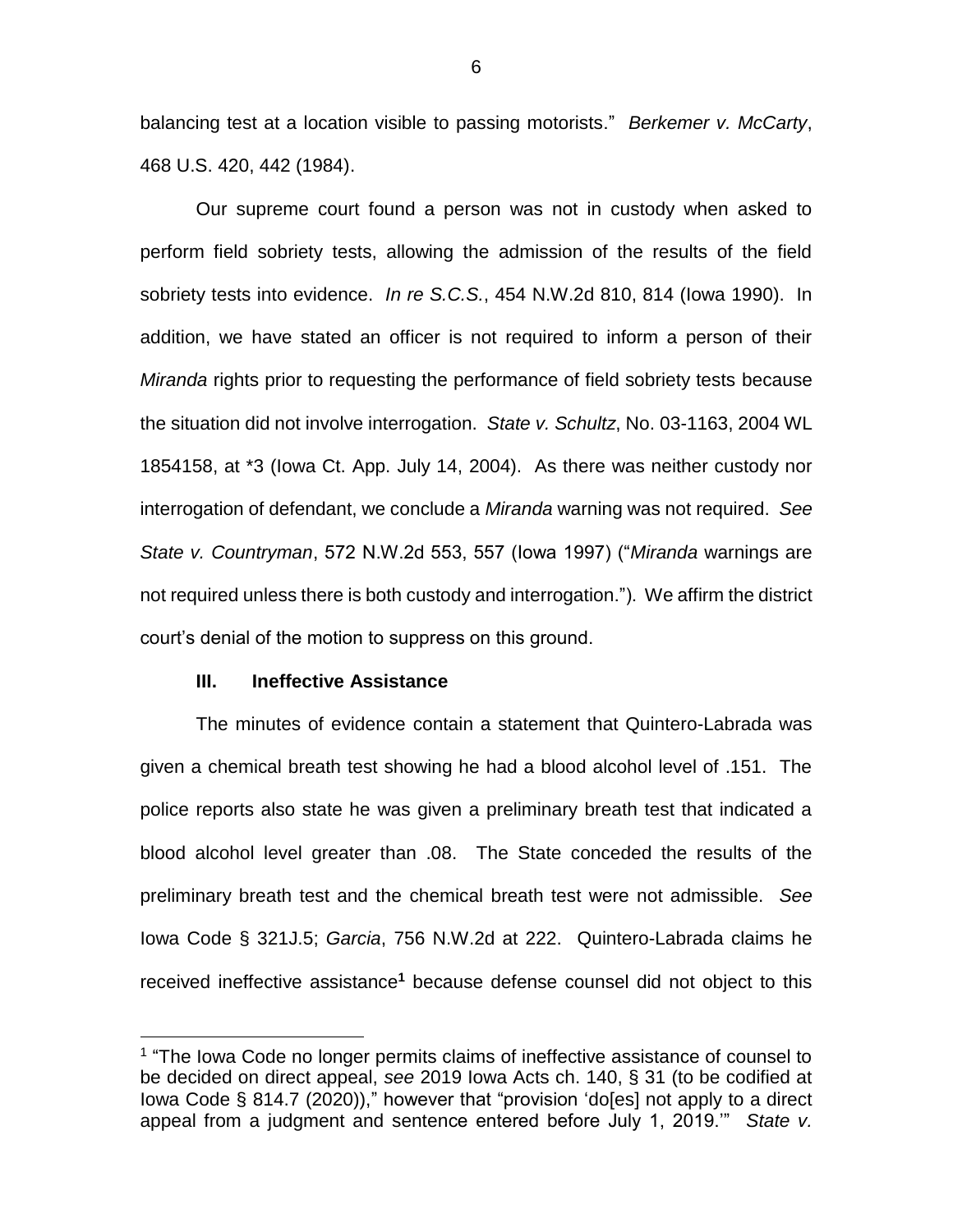evidence at the bench trial based on the minutes. He asserts the court relied on the entirety of the minutes.

We conduct a de novo review of claims of ineffective assistance of counsel. *State v. Maxwell*, 743 N.W.2d 185, 195 (Iowa 2008). To establish a claim of ineffective assistance of counsel, a defendant must prove: (1) counsel failed to perform an essential duty and (2) the failure resulted in prejudice. *State v. Straw*, 709 N.W.2d 128, 133 (Iowa 2006). "We presume counsel performed competently unless the claimant proves otherwise by a preponderance of the evidence." *State v. Booth-Harris*, 942 N.W.2d 562, 577 (Iowa 2020).

Quintero-Labrada has the burden of proving by a preponderance of the evidence both prongs of his claim of ineffective assistance of counsel. *See Nguyen v. State*, 878 N.W.2d 744, 752 (Iowa 2016). The same judge ruled on the motion to suppress and considered the minutes in the bench trial. The court was aware of its previous ruling. The order after the bench trial does not specifically mention the preliminary breath test or the chemical breath test. However, as we have noted, the district court considered and found supportive, the two police reports and incident report attached to, and made a part of, the minutes of evidence. These reports provide details in regard to the preliminary breath test and chemical breath test, including the results obtained. Notwithstanding, we decline to accept Quintero-Labrada's speculation that the same judge relied upon the tests and their results where, only thirteen days earlier, the district court ruled

 $\overline{a}$ 

*Kuhse*, 937 N.W.2d 622, 627 (Iowa 2020) (quoting *State v. Macke,* 933 N.W.2d 226, 228 (Iowa 2019)). The district court entered judgment and sentence in this case on March 20, 2019.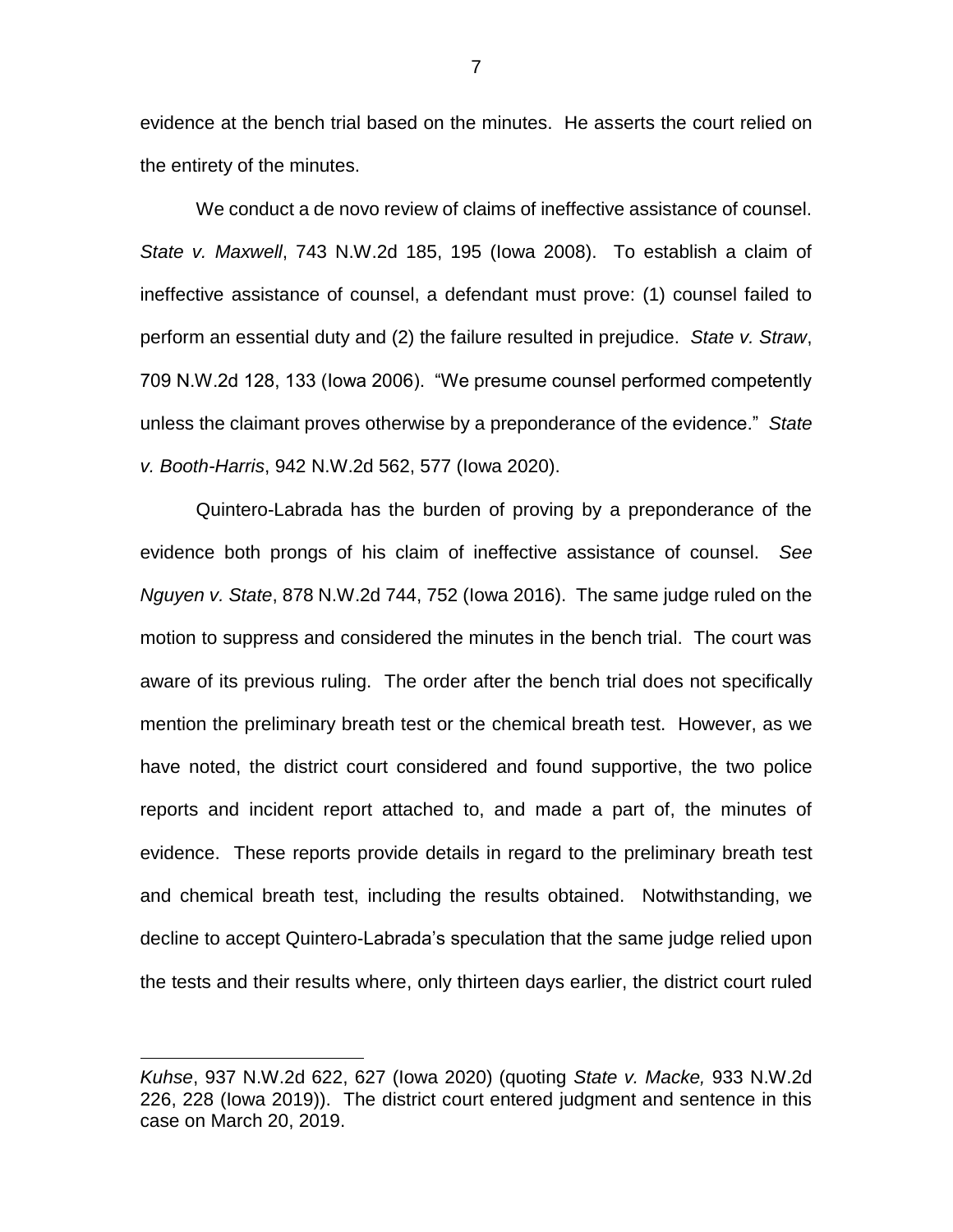the evidence inadmissible and did not specifically recite any reference to the two tests in its ruling after the bench trial. There is a presumption of regularity that attaches to final judgments. *See State v. Majeres*, 722 N.W.2d 179, 182 (Iowa 2006) (citing *Parke v. Raley*, 506 U.S. 20, 31 (1992)). To overcome the presumption of regularity, Quintero-Labrada would need to make an affirmative showing the court relied on previously suppressed evidence. *See State v. Johnson*, 481 N.W.2d 541, 544 (Iowa Ct. App. 1991).

Quintero-Labrada's speculative musings that the court *might* have considered evidence the court was aware had been suppressed is not sufficient to meet his burden of proof to show he received ineffective assistance based on counsel's failure to object. *See State v. Nebinger*, 412 N.W.2d 180, 193 (Iowa Ct. App. 1987) ("Such speculation falls far short of the type of showing required by our ineffective assistance cases.").

Moreover, Quintero-Labrada cannot show he was prejudiced by counsel's conduct. Even if we give no consideration to the inadmissible tests and test results, all remaining evidence discussed in the court's ruling supports the court's conclusions. Thus, the result of the court's ruling would not be different if counsel had objected to the evidence at the time of the bench trial, and no prejudice resulted. Accordingly, we conclude Quintero-Labrada has failed to show he received ineffective assistance of counsel.

## **IV. Sufficiency of the Evidence**

On sufficiency-of-the-evidence claims, our review is for the correction of errors of law. *State v. Folkers,* 941 N.W.2d 337, 338 (Iowa 2020). "The district court's findings of guilt are binding on appeal if supported by substantial evidence.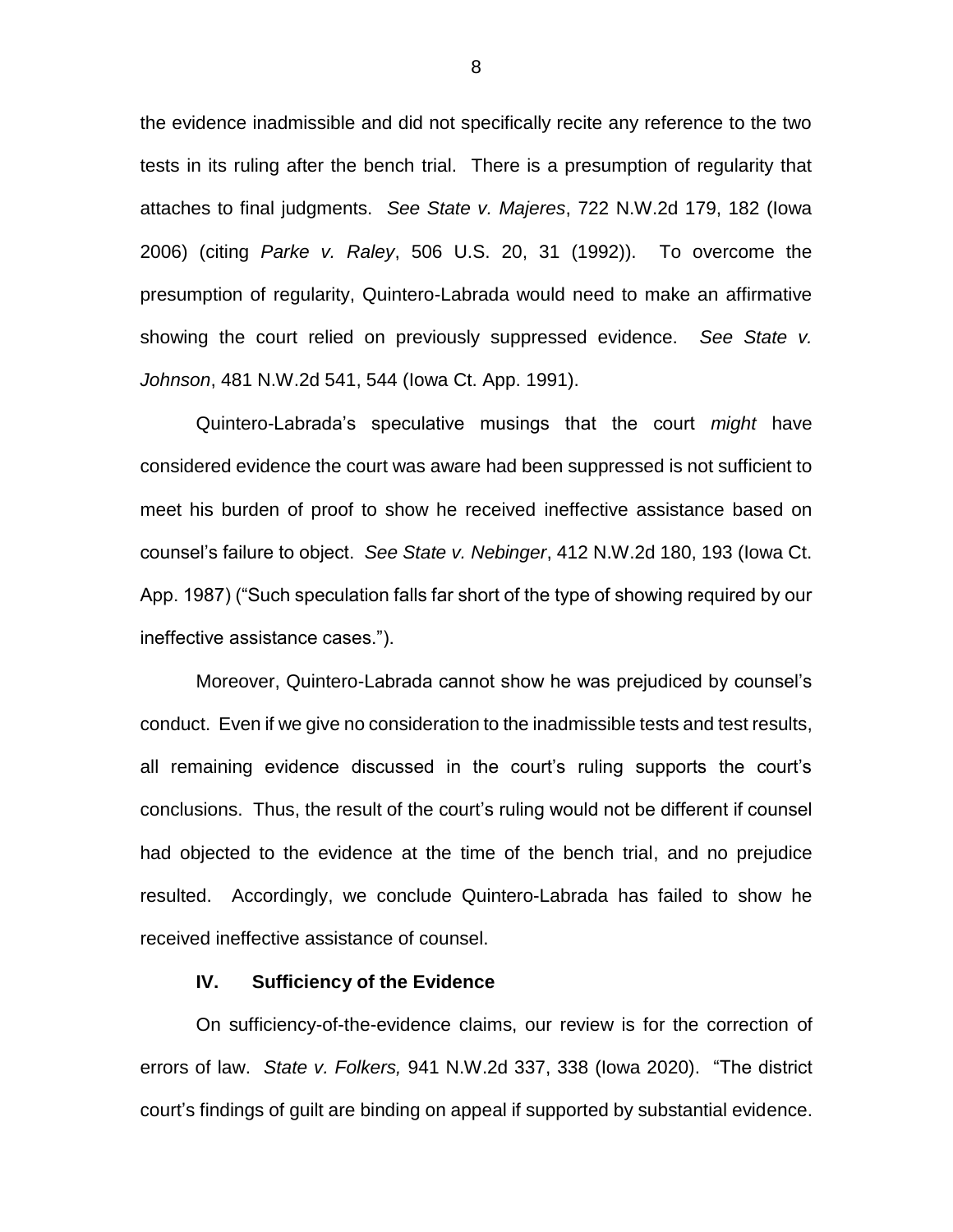Evidence is substantial if it would convince a rational trier of fact the defendant is guilty beyond a reasonable doubt." *Id.* (citation omitted).

**A.** Quintero-Labrada asserts there is not sufficient evidence in the record to support his conviction of OWI. He correctly points out the results of the preliminary breath test and the chemical breath test should not be considered. He again contends the evidence of the field sobriety tests should not be considered. However, we have already rejected his arguments on this issue.

Quintero-Labrada had bloodshot, watery eyes, an odor of alcoholic beverages, slurred speech, and an unsteady balance. These are all common indicia of intoxication. *See State v. Morgan*, 877 N.W.2d 133, 137 (Iowa Ct. App. 2016) ("[C]ommon indicia of intoxication include an odor of alcohol, bloodshot and watery eyes, slurred speech, and an uncooperative attitude." (quoting 61A C.J.S. *Motor Vehicles* § 1518 (2016))). He was driving his vehicle in a manner in which he severely swerved over the dotted yellow line and stopped at a green light. He told officers "he had a little bit" to drink. We conclude there is substantial evidence in the record to support Quintero-Labrada's conviction of OWI.

**B.** Quintero-Labrada claims there is not sufficient evidence to show he possessed a fictitious identification card. He was charged with violating section 321.216A(3), which provides that a person may not "[o]btain, possess, or have in the person's control or on the person's premises, a driver's license or a nonoperator's identification card, . . . which has been made by a person having no authority or right to make the license, card, or form."

Quintero-Labrada had an Illinois non-driver identification card. He contends that the State did not adequately prove this card was "made by a person having